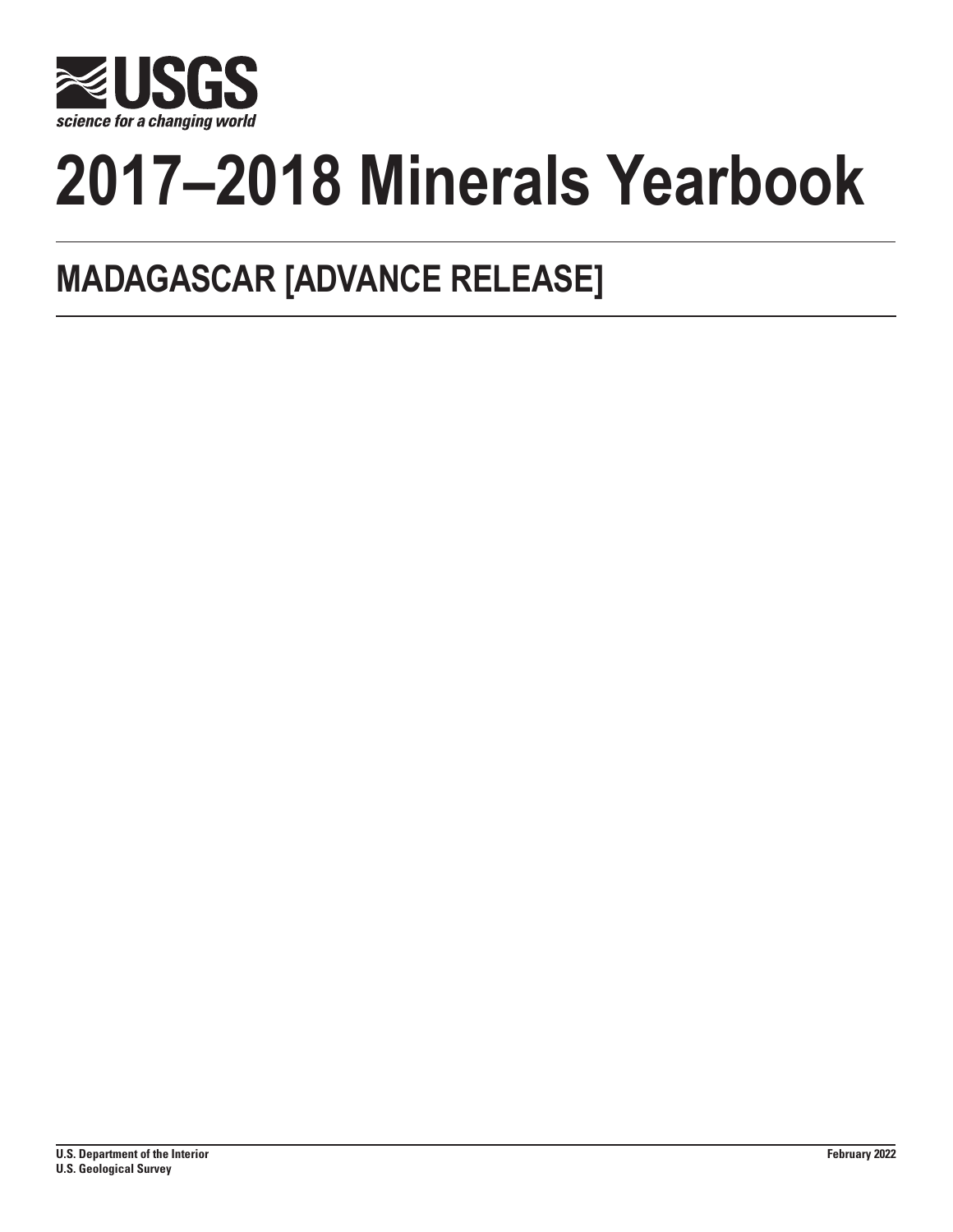## **The Mineral Industry of Madagascar**

### By Thomas R. Yager

#### **Note: In this chapter, information for 2017 is followed by information for 2018.**

In 2017, Madagascar played a significant role in the world's production of cobalt, ilmenite, mica, nickel, and zircon. The country's share of world production of mined and refined cobalt amounted to about 3% each, and mined nickel and zircon, 2% each. Other domestically significant minerals produced included chromite, gemstones, and ornamental stones. Madagascar was not a globally significant consumer of minerals in 2017 (Cobalt Institute, 2018; Banque Centrale de Madagascar, 2019, p. 113; Bedinger, 2019a, b; Curry, 2019; McRae, 2019; Shedd, 2019).

#### **Minerals in the National Economy**

In 2017, the mining sector accounted for a projected 3% of the gross domestic product (GDP); metal manufacturing, 1%; and construction materials, 0.5%. The share of the mining sector in the GDP was  $0.7\%$  in 2012; the increase was primarily attributable to increased production at the Ambatovy nickelcobalt project. The manufacturing sector other than construction materials and metal manufacturing accounted for an estimated 13.5% of the GDP in 2017 (Ministry of Economy and Planning, 2016, p. xxiv; 2018, p. xxvii).

In 2017, Madagascar's total exports were valued at \$2.82 billion, of which minerals accounted for at least 27%. Nickel accounted for 13% of the value of total exports; cobalt, 6%; gold, 3%; and ilmenite and rutile, a total of 2.7%. In 2007, total exports were valued at \$1.3 billion, of which minerals accounted for 2.9%. Increased mineral exports were attributable to the start of ilmenite, rutile, and zircon production in 2009, and cobalt and nickel production, in 2012. In 2017, total imports were valued at \$3.64 billion, of which mineral fuels accounted for 13.2% (World Trade Organization, 2015, p. 17; Banque Centrale de Madagascar, 2019, p. 112–113).

The United States imported nickel from Madagascar valued at \$37.7 million in 2017 and \$29.6 million in 2016. Other mineral imports from Madagascar included nonferrous metals other than copper and gold, which were valued at \$54.1 million in 2017 and \$27.7 million in 2016. Imports of gemstones other than diamond increased to \$21.3 million in 2017 from \$18.7 million in 2016 (U.S. Census Bureau, 2018).

In 2015 (the latest year for which data were available), formal employment in the mining and quarrying sector in Madagascar was reported to be 8,815 workers. More than 500,000 additional workers were estimated to be employed in artisanal mining in Madagascar, including at least 45,000 in gold mining (Xinhuanet, 2017; Moore Stephens LLP, 2018, p. 95; Extractive Industries Transparency Initiative, undated).

Madagascar's mining and quarrying sector was governed by the Mining Code and its implementing decree (Law No. 99–022 of August 19, 1999, as amended by Law No. 2005–021 of October 17, 2005, and Decree No. 2006–910 of December 19, 2006). Exploration and production of petroleum was governed by the Petroleum Code and its implementing decree (Law No. 96018 of September 4, 1996, and Decree No. 97–740 of June 23, 1997).

In late 2016, the Government was considering the adoption of new mining and petroleum codes. The draft of the new mining code had provisions to increase royalty rates and to give the Government a 10% free-carried interest in all new mining projects. In June 2017, however, the Government announced that the planned legislation was cancelled to provide a stable environment for investment (Australia's Paydirt, 2016; Stoddard, 2017).

#### **Production**

In 2017, gold production increased by 383% compared with production in 2016; chromite, by 93%; zircon, by 78%; mica, by 56%; ilmenite, by 51%; rutile, by an estimated 50%; amazonite, by an estimated 49%; and graphite, by 45%. Between 2013 and 2017, the output of ruby increased by an estimated 260%; mica, by 256%; graphite, by 210%; chromite, by 136%; sapphire, by an estimated 71%; and ammonium sulfate, by an estimated 68%.

The production of quartz decreased by 53% in 2017 compared with that of 2016; granite, by 20%; ammonium sulfate, by an estimated 18%; refined nickel, by 16%; and mined nickel, by an estimated 14%. Crude petroleum production shut down in 2016 as pilot production ended. Between 2013 and 2017, quartz production decreased by 85%; emerald, by an estimated 81%; granite, by 47%; pozzolanic material, by an estimated 43%; and agate, by an estimated 33%.

In 2017, amazonite production increased because of improvements to infrastructure near the mine site. Increased production of ilmenite, rutile, and zircon may have been attributable to improved conditions on world markets. Data on mineral production are in table 1.

#### **Structure of the Mineral Industry**

Most of Madagascar's mining and mineral-processing operations were privately owned, including the gemstone, graphite, mineral sands, nickel, and salt mines and the cement plants. Artisanal miners produced gemstones, gold, mica, and salt. State-owned Kraomita Malagasy SA (KRAOMA) held a 20% share in the country's only chromite-mining operation. Table 2 lists major mineral industry facilities in Madagascar.

#### **Commodity Review**

#### *Metals*

**Chromium.**—KRAOMA produced high-grade chromite from the Bemanevika Mine in Betsiboka Region. In 2017, the company produced 208,100 metric tons (t) compared with 107,735 t in 2016 and 148,198 t in 2015.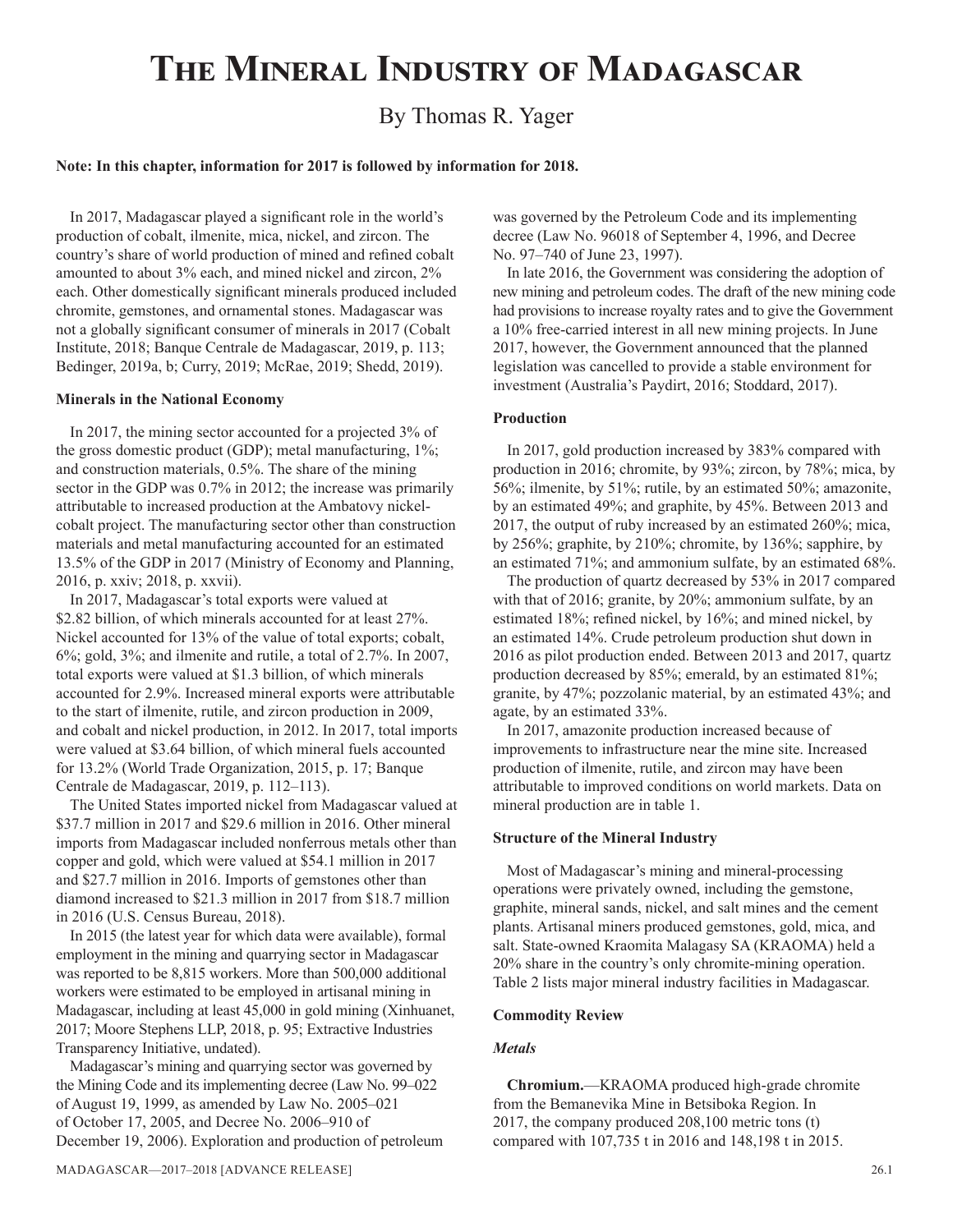Increased output in 2017 may have been attributable to new processing plants that allowed KRAOMA to retreat chromite tailings (Andriamampandry, 2018; Moore Stephens LLP, 2018, p. 10; Banque Centrale de Madagascar, 2019, p. 113).

**Cobalt and Nickel.**—Sherritt International Corp. of Canada and its joint-venture partners Sumitomo Corp. of Japan and Korea Resources Corp. mined nickel-cobalt laterite deposits at Ambatovy. Lateritic slurry from the Ambatovy ore-processing plant was processed into mixed cobalt and nickel sulfides at a pressure-acid-leaching plant at Toamasina. The sulfide product was processed at a refinery with a capacity of 60,000 metric tons per year (t/yr) of refined nickel and 5,600 t/yr of cobalt. In early December 2017, Sherritt reduced its interest in Ambatovy to 12% from 40% through a sale to its joint-venture partners (table 2; Sherritt International Corp., 2018, p. 1).

Refined nickel production at Ambatovy decreased to 35,474 t in 2017 from 42,105 t in 2016, and refined cobalt, to 3,053 t from 3,273 t. The recovery rate for nickel was 85% in 2017. Decreased production was attributable to problems with the acid plant and pressure-acid-leaching circuit and shutdowns for maintenance in the second and third quarters. Planned production for 2018 was between 40,000 and 43,000 t of refined nickel and between 3,900 and 4,200 t of refined cobalt (Sherritt International Corp., 2018, p. 9, 16, 19).

**Gold.**—In the first 4 months of 2017, Madagascar exported 900 kilograms (kg) of gold, which was 53% more than the country's gold exports for all of 2016. Increased reported exports were attributable to the Government's new system of licensing artisanal miners and the establishment of a new agency to monitor the gold subsector (Xinhuanet, 2017).

**Titanium and Zirconium.**—QIT Madagascar Minerals SA (QMM) [QIT Fer et Titane of Canada (a subsidiary of Rio Tinto plc), 80%, and the Government of Madagascar, 20%] mined ilmenite, rutile, and zircon at Mandena in southeastern Madagascar. In 2017, QMM produced 403,500 t of ilmenite and 27,800 t of zircon compared with 267,962 t of ilmenite and 15,582 t of zircon in 2016 (Moore Stephens LLP, 2018, p. 10; Banque Centrale de Madagascar, 2019, p. 113).

World Titanium Resources Ltd. (WTR) of Australia was considering the development of the Ranobe Mine, which is part of the Toliara Sands project in southwestern Madagascar. In January 2016, the company completed a scoping study on a revised mining plan. Production in the study was 670,000 t/yr of ilmenite and 66,000 t/yr of rutile and zircon during an estimated 17-year mine life. In December 2017, WTR was purchased by Base Resources Ltd. of Australia. Base Resources planned to complete a new feasibility study on Ranobe. Depending on the results of the study, construction could start in the second half of 2019 and mining, in mid-2021 (World Titanium Resources Ltd., 2016; Base Resources Ltd., 2017).

#### *Industrial Minerals*

**Gemstones.**—In recent years, Madagascar has produced a variety of gemstones that included aquamarine, emerald, and other types of beryl; tsavorite and other types of garnet; amethyst, citrine, and other types of quartz; and agate, amazonite, cordierite, jasper, labradorite, ruby, sapphire, and tourmaline.

Most gemstones were exported, including to Thailand and the United States, prior to cutting and polishing.

Sapphire was mined at such locations as Ilakaka, Manombe, Marosely, and Sakara. Madagascar's production increased to an estimated 5,000 kg in 2015 from 4,534 kg in 2014 because of the discovery of new deposits at Andrebabe. In 2016, production increased to an estimated 6,500 kg because of the discovery of new deposits of blue sapphire near Andranondambo in January and near Bemainty in September. About 50,000 artisanal miners were estimated to be working at the Bemainty mines in September 2016; only 20,000 miners remained in February 2017. Many of the miners stopped working at Bemainty because of illness, insufficient funding, or to return to previous employment (tables 1 and 2; Pardieu and others, 2016; 2017, p. 4; PricewaterhouseCoopers Madagascar, 2016, p. 66).

Norcross Madagascar Group (NMG) of the United States produced amazonite from its mine in the Amboasitra Region; production increased by an estimated 50% in 2017. In December 2016, the company completed a new road to the mine that would allow mining to take place for the entire year and facilitate the transportation of equipment to increase productivity. Mining previously was limited to 8 months of the year because of the rainy season (table 1; Norcross Madagascar Group, 2016).

**Graphite.**—Madagascar's graphite production increased to 13,300 t in 2017 from 9,200 t in 2016 and 8,006 t in 2015. In recent years, Etablissements Gallois S.A accounted for the majority of domestic graphite production. Etablissements Gallois increased its capacity to 150,000 t/yr from 10,000 t/yr in recent years (tables 1 and 2; Ministry of Economy and Planning, 2016, p. 67; MadaGraphite Inc., 2017; Banque Centrale de Madagascar, 2019, p. 113).

In 2015 and 2016, Stratmin Global Resources Plc of the United Kingdom produced 1,500 t/yr of graphite at its Loharano project. Bass Metals Ltd. of Australia purchased Loharano in 2016; the company shut down mining operations in 2017 during an optimization program to increase production to 6,000 t/yr. Bass Metals planned to increase production to 20,000 t/yr in 2019 by mining the Mahefedok deposit, which was located adjacent to Loharano. As of 2014, indicated resources at Loharano were estimated to be 421,000 t at a grade of 5.15% graphite and inferred resources were estimated to be 5.23 million metric tons (Mt) at a grade of 4.04% graphite. Between 60% and 70% of Loharano's production was expected to be large- and jumboflake graphite after the optimization was completed (Chadwick, 2014; Industrial Minerals, 2014; Cornish, 2017).

In October 2017, Tirupati Graphite PLC of the United Kingdom acquired the Sahamamy-Sahasoa project from Establishment Rostaing, which was producing about 250 t/yr of graphite. The company planned to produce 3,000 t/yr of graphite at Sahamamy-Sahasoa starting in the fourth quarter of 2018 and 21,000 t/yr starting in 2020 (Tirupati Graphite PLC, 2018).

Tirupati planned to develop a new mine and processing plants at the Vatomaina project. The company planned to build a processing plant with a capacity of 6,000 t/yr in the first quarter of 2019 and three additional plants with capacities of 18,000 t/yr each in 2019, 2020, and 2021. By 2021, total capacity was expected to be 60,000 t/yr. Graphite at the Vatomaina deposit was estimated to be about 35% large-flake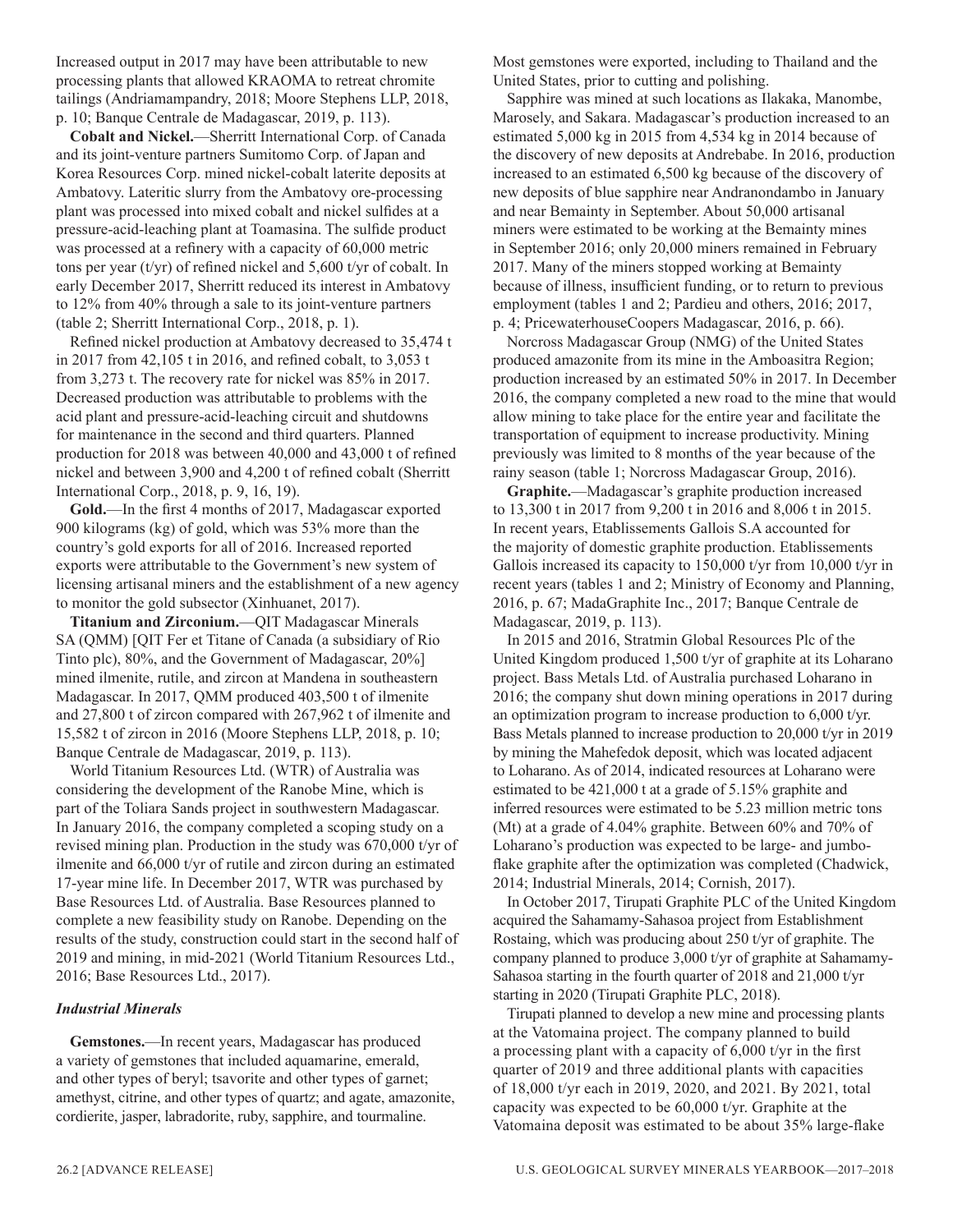and 30% jumbo-flake (Stratmin Global Resources Plc, 2016; Tirupati Graphite PLC, 2018).

In 2015, Energizer Resources Inc. of Canada completed a feasibility study on a new mine at its Molo project. Planned production in the study was about 53,000 t/yr of graphite concentrates. In April 2017, Energizer changed its name to NextSource Materials Inc. (NextSource Materials Inc., 2017).

NextSource completed a revised feasibility study on Molo in 2017. Planned production was reduced to 17,000 t/yr of concentrate at a grade of 97% graphite during the estimated 30-year mine life; mining could start in 2018. The adoption of the new production plan was partially attributable to its much lower capital costs. Production could be increased to 50,000 t/yr depending on market conditions. Resources were estimated to be 141 Mt at a grade of 6.1% graphite and reserves, 22.4 Mt at a grade of 7.02% graphite. Jumbo-flake graphite was expected to account for nearly 24% of Molo's output, and large-flake graphite, nearly 23% (NextSource Materials Inc., 2017).

**Mica.**—Artisanal miners accounted for most of Madagascar's mica production. Groupe AKESSON Mineragrex S.A. produced about 2,000 t/yr from its mines in southeastern Madagascar. Mica also was produced by Amboasary Mining Co. and Societe des Mines d'Ampandranhava. National mica output increased to 34,817 t in 2017 from 22,311 t in 2016 and 16,710 t in 2015. At least 23,500 t was produced in the Anosy Region in 2017, of which mines at Ranopiso accounted for 10,000 t; mines at Ambatoabo, 8,000 t; and Tranomaro, 4,000 t (table 1; Schipper and Cowan, 2018, p. 36–37; van der Waal, 2019, p. 25–26).

Mica sheet and splittings, which were used in the electronics industry, accounted for 70% of production in 2016. In 2017, China accounted for 87% of Madagascar's mica exports by volume and 81% by value (Schipper and Cowan, 2018, p. 37; van der Waal, 2019, p. 26).

**Nitrogen.**—Sherritt and its joint-venture partners consumed ammonia in the production of cobalt and nickel at Ambatovy. Ammonium sulfate fertilizer was produced as a byproduct; production decreased to about 110,000 t in 2017 from 134,770 t in 2016. The ammonium sulfate production capacity at Ambatovy was 210,000 t/yr (table 2; Sherritt International Corp., 2018, p. 18–19).

#### *Mineral Fuels*

**Coal.**—In November 2017, Lemur Holdings (a subsidiary of Bushveld Minerals Ltd. of the United Kingdom) signed a 30-year power purchase agreement with Government-owned utility Jiro sy Rano Malagasy (JIRAMA) regarding the Imaloto power project. Depending on the results of a feasibility study, JIRAMA would purchase 10 megawatts (MW) of capacity from a new coal-fired power station near the Imaloto coal deposits starting in 2021. The power station had a planned capacity of 60 MW; Lemur planned to complete the feasibility study in the first half of 2018 (Bushveld Minerals Ltd., 2017).

#### **MINERAL INDUSTRY HIGHLIGHTS IN 2018**

In 2018, Madagascar's GDP was projected to be more than \$12 billion. The mining and quarrying sector accounted for a projected 3% of the GDP; metal manufacturing, 1%; and

construction materials, 0.5%. The principal mineral exports were (in decreasing order of value) nickel, cobalt, gold, and ilmenite (Ministry of Economy and Planning, 2018, p. xxiii– xxiv, xxvii; Banque Centrale de Madagascar, 2019, p. 113).

In 2018, graphite production increased by 260%; mica, by 40%; granite, by 29%; and cement, by an estimated 17%. Crude petroleum and rare-earths production restarted in 2018. Quartz production decreased by 49% in 2018; chromite, by 48%; amazonite, by an estimated 25%; zircon, by 19%; and ammonium sulfate, by an estimated 14% (table 1).

In August 2018, KRAOMA signed an agreement with Ferrum Mining LLC of Russia. The companies formed a new jointventure company in which Ferrum and KRAOMA's shares were 80% and 20%, respectively. In October, KRAOMA transferred three of its mining licenses at Bemanevika to the joint-venture company. KRAOMA's production of chromite decreased to 109,200 t in 2018 from 208,100 t in 2017. The decrease may be partially attributable to aging equipment. At the end of November, mining operations shut down because of a labor dispute (Rakotobe and Raymond, 2018; Banque Centrale de Madagascar, 2019, p. 113).

Refined nickel production at Ambatovy decreased to 33,183 t in 2018 from 35,474 t in 2017, and refined cobalt, to 2,852 t from 3,053 t. Ammonium sulfate production decreased to 94,342 t in 2018 from about 110,000 t in 2017. Decreased output was attributable to damage from Cyclone Ava in January 2018 and unscheduled maintenance in the fourth quarter. Planned production at Ambatovy for 2019 was between 40,000 and 45,000 t of refined nickel and between 3,500 and 4,000 t of refined cobalt (Sherritt International Corp., 2019, p. 18, 29–30).

QMM's production of ilmenite at Mandena decreased to 380,500 t in 2018 from 403,500 t in 2017. Zircon production decreased to 22,400 t in 2018 from 27,800 t in 2017. QMM started recovering monazite from tailings at Mandena; production was estimated to be 2,000 t by yearend (Rio Tinto plc, 2018, p. 2–3; Banque Centrale de Madagascar, 2019, p. 113).

At yearend, Base Resources was engaged in a prefeasibility study on the Ranobe project. The company planned to finish its study in the first quarter of 2019. Depending on the results of the prefeasibility and feasibility studies, Base Resources could start mining at Ranobe by 2021. The company planned to make its investment decision by the fourth quarter of 2019 (Piper, 2019).

NMG produced about 180 t/yr of amethyst. The company's production of amazonite was disrupted by local unrest in 2018 (table 1; Robert Grant, President, Norcross Madagascar Group, written commun., June 10, 2019).

National graphite production increased to 47,900 t in 2018 from 13,300 t in 2017. The increase was primarily attributable to Etablissements Gallois' ramping up of production towards its new capacity (Banque Centrale de Madagascar, 2019, p. 113; Saxby, 2019).

Bass Metals restarted mining at its Graphmada project (formerly Loharano) in 2018. The company planned to produce 6,000 t/yr of graphite in the first phase of the project and to increase production to 20,000 t/yr starting in 2020 (Andrews, 2018).

As of yearend, Tirupati had not commissioned the first stage of its expansion at Sahamamy-Sahasoa. NextSource had not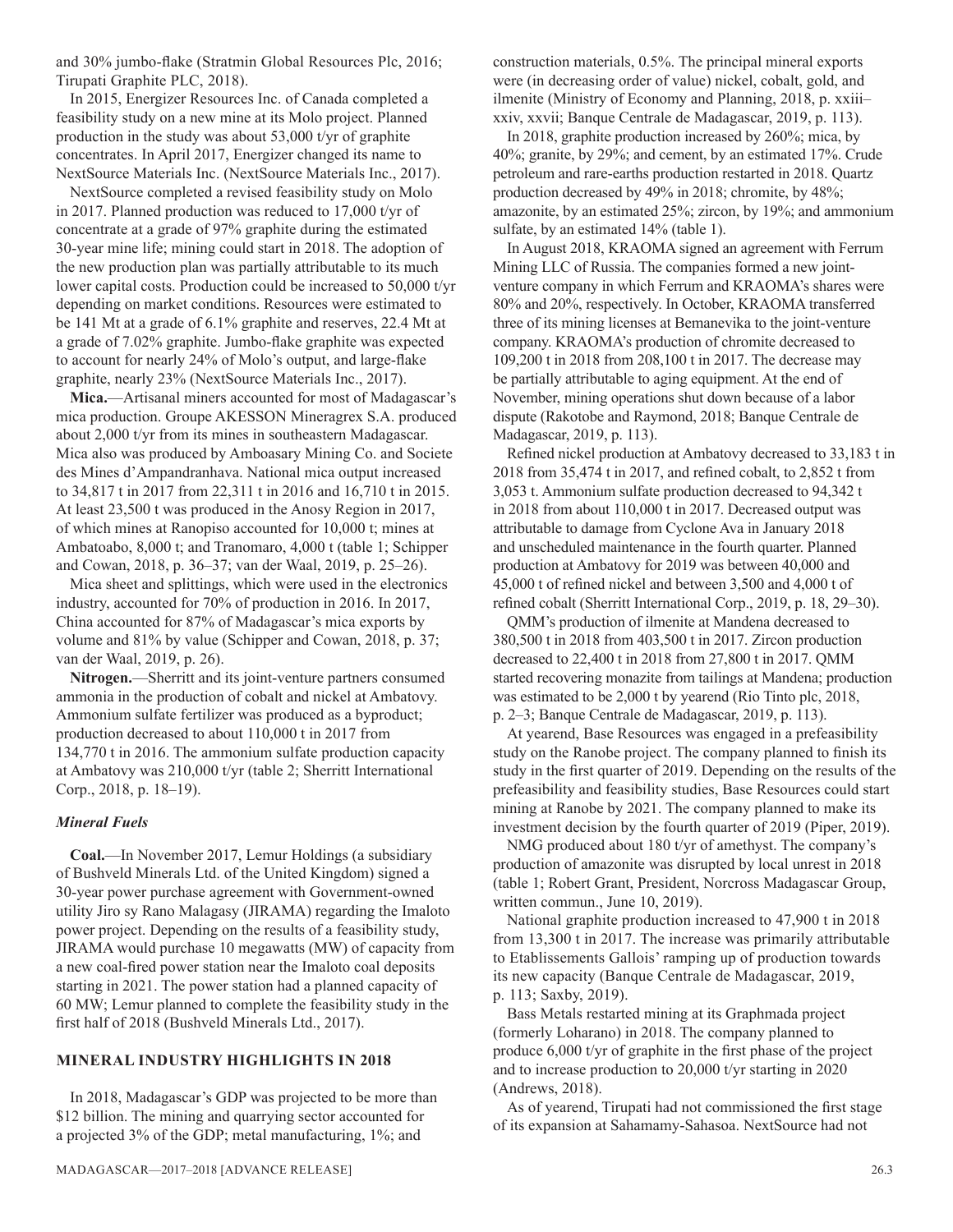started mining at Molo at yearend; the company was awaiting its mining license (NextSource Materials Inc., 2019; Saxby, 2019).

In 2018, national mica production increased to 48,763 t from 34,817 t in 2017. Mica was mined mostly in the dry season between April and September when pits and tunnels were more accessible. Most of the mica mined in Madagascar was phlogopite (table1; van der Waal, 2019, p. 20, 34).

In the fourth quarter of 2018, Bushveld was engaged in a feasibility study on a coal-fired power station at its Imaloto project. The company signed an amended power purchase agreement with JIRAMA in which JIRAMA would purchase 25 MW of capacity from the proposed power station (Kotze, 2018).

#### **Outlook**

Ammonium sulfate, cobalt, and nickel production is likely to increase in 2019 after decreasing in 2017 and 2018. Graphite production is expected to increase between 2019 and 2021 with the expansion of the Gallois, the Graphmada, and the Sahamamy Mines and the development of the Molo and the Vatomaina projects. Ilmenite, rutile, and zircon production could increase starting in 2021 with the development of the Ranobe Mine. Coal mining could start in late 2021 because of the startup of Lemur's power station. The development of the mineral industry will depend on world market conditions and domestic political stability.

#### **References Cited**

- Andrews, Mark, 2018, Bass' expandability in Madagascar: Australia's Paydirt, v. 1, no. 265, October, p. 78.
- Andriamampandry, Rado, 2018, KRAOMA—Cinq usines de traitement de chromites installées à Brieville [KRAOMA—Five chromite processing plants installed at Brieville]: La depeche de Madagascar [Antananarivo, Madagascar], May 7. (Accessed December 13, 2018, at http://www.ladepeche-madagascar.com/economie/kraoma-cinq-usines-detraitement-de-chromites-installees-a-brieville/.)
- Australia's Paydirt, 2016, Madagascar ready for change: Australia's Paydirt, v. 1, no. 243, October, p. 72.
- Banque Centrale de Madagascar, 2019, Rapport annuel 2018 [Annual report 2018]: Banque Centrale de Madagascar, 121 p. (Accessed October 8, 2019, at https://www.banky-foibe.mg/\_rapport-annuel.) [In French]
- Base Resources Ltd., 2017, Transformational acquisition of the Toliara Sands project and A\$100 million share offer: West Perth, Western Australia, Australia, Base Resources Ltd., December 19, 5 p. (Accessed March 8, 2019, at https://baseresources.com.au/investors/announcements/.)
- Bedinger, G.M., 2019a, Titanium mineral concentrates: U.S. Geological Survey Mineral Commodity Summaries 2019, p. 176–177.
- Bedinger, G.M., 2019b, Zirconium and hafnium: U.S. Geological Survey Mineral Commodity Summaries 2019, p. 192–193.
- Bushveld Minerals Ltd., 2017, Lemur secures power purchase agreement with national utility JIRAMA for the Imaloto power project: St. Peter Port, Guernsey [United Kingdom], Bushveld Minerals Ltd., November 23. (Accessed December 14, 2018, at https://www.bushveldminerals.com/ regulatory-news-rns/.)
- Chadwick, John, 2014, Glorious graphite: International Mining, v. 9, no. 5, May, p. 50–53.
- Cobalt Institute, 2018, 2017 CI production statistics: Cobalt News Magazine, issue 2, April, p. 3–8. (Accessed August 16, 2018, at https://www.cobaltinstitute.org/cobalt-news.html.)
- Cornish, Laura, 2017, Bass Metals' Graphmada Mine the platform to building a mid-tier industrial minerals business: Mining Review Africa, issue 7, July, p. 24–26.
- Curry, K.C., 2019, Mica: U.S. Geological Survey Mineral Commodity Summaries 2019, p. 108–109.
- Extractive Industries Transparency Initiative, [undated], Madagascar: Extractive Industries Transparency Initiative. (Accessed February 7, 2018, at https://eiti.org/madagascar.)
- Industrial Minerals, 2014, Africa—Open for business: Industrial Minerals, no. 557, February, p. 44–48.
- Kotze, Chantelle, 2018, Lemur Holdings—A power pioneer in Madagascar: Mining Review Africa, no. 10, October, p. 24–26.
- MadaGraphite Inc., 2017, Plants: MadaGraphite Inc. (Accessed November 22, 2019, at https://web.archive.org/web/20170622005838/ http://madagraphite.com/index.php/index/plants.html.)
- McRae, M.E., 2019, Nickel: U.S. Geological Survey Mineral Commodity Summaries 2019, p. 112–113.
- Ministry of Economy and Planning, 2016, Rapport economique et financier 2015–2016 [Economic and financial report 2015–2016]: Ministry of Economy and Planning, December, variously paged. (Accessed February 5, 2018, at http://www.economie.gov.mg/wp-content/ uploads/2017/04/REF2015-2016VF.pdf.)
- Ministry of Economy and Planning, 2018, Rapport economique et financier 2017–2018 [Economic and financial report 2017–2018]: Ministry of Economy and Planning, December, variously paged. (Accessed November 22, 2019, at http://www.economie.gov.mg/wp-content/ uploads/2019/05/REF%202017-2018.pdf.) [In French]
- Moore Stephens LLP, 2018, Rapport final ITIE 2016 [ITIE final report 2016]: Extractive Industries Transparency Initiative Madagascar, 158 p. (Accessed November 7, 2019, at https://eiti.org/sites/default/files/documents/ madagascar\_rapport-de-reconciliation-eiti-exercice-2016.pdf.)
- NextSource Materials Inc., 2017, Molo graphite project: Toronto, Ontario, Canada, NextSource Materials Inc., August 20, 2 p. (Accessed October 23, 2017, at http://nextsourcematerials.com/static/media/ uploads/2017-08-20\_molo\_fact\_sheet.pdf.)
- NextSource Materials Inc., 2019, NextSource Materials Inc. granted mining permit for Molo graphite project in Madagascar: Toronto, Ontario, Canada, NextSource Materials Inc., February 15. (Accessed November 22, 2019, at http://www.nextsourcematerials.com/posts/nextsource-materials-inc-grantedmining-permit-for-molo-graphite-project-in-madagascar/.)
- Norcross Madagascar Group, 2016, Press releases—News updates: Tucson, Arizona, Norcross Madagascar Group. (Accessed February 7, 2018, at https://www.madagascarminerals.com/press-releases-2016.cfm).
- Pardieu, Vincent, Sangsawong, Supharart, Vertriest, Wim, Detroyat Stanislas, Raynaud, Victoria, and Engniwat, Sasithorn, 2016, Blue sapphires from a new deposit near Andranondambo, Madagascar: Gems & Gemology, v. 52, no. 1, Spring, p. 96–97.
- Pardieu, Vincent, Vertriest, Wim, Weeramonkhonlert, Vararut, Raynaud, Victoria, Atikarnsakul, Ungkhana, and Perkins, Rosey, 2017, Sapphires from the gem rush Bemainty area, Ambatondrazaka (Madagascar): Gemological Institute of America, February 1, 45 p. (Accessed December 16, 2018, at https://roseyperkins.com/wp-content/uploads/2017/06/Old-and-New-Sapphire-Rushes-in-Bemainty-Area-Madagascar2017.pdf.)
- Piper, Dominic, 2019, Mineral sands expansion for Base: Australia's Paydirt, v. 1, no. 267, December–January, p. 46–47.
- PricewaterhouseCoopers Madagascar, 2016, Rapport ITIE—Exercice 2014 [ITIE report—2014 exercise]: Extractive Industries Transparency Initiative Madagascar, 135 p. (Accessed February 1, 2017, at https://eiti.org/sites/ default/files/documents/madagascar\_rapport-de-reconciliation-eiti-2014.pdf.) [In French]
- Rakotobe, Tiana, and Raymond, Riana, 2018, KRAOMA Mining—A joint venture at the center of attention: Malina, December 31. (Accessed November 21, 2019, at https://malina.mg/en/article/kraoma-mining--a-jointventure-at-the-centre-of-attention.)
- Rio Tinto plc, 2018, Rio Tinto-QMM report of the Independent International Advisory Panel (visit of September 3-8, 2018): Rio Tinto plc, 15 p. (Accessed May 29, 2019, at https://www.riotinto.com/documents/RT\_QMM\_IIAP\_ Report\_Sept\_2018.pdf.)
- Saxby, Alison, 2019, Graphite—NextSource Materials' new DFS outlines phased approach for graphite project: Roskill Information Services Ltd., October 21. (Accessed November 22, 2019, at https://roskill.com/news/ graphite-nextsource-materials-new-dfs-outlines-phased-approach-forgraphite-project/.)
- Schipper, Irene, and Cowan, Roberta, 2018, Global mica mining and the impact on children's rights—Annex 1—Country profiles of major mica-producing countries: Stichting Onderzoek Multinationale Ondernemingen, March, 70 p. (Accessed December 13, 2018, at https://www.terredeshommes.nl/sites/tdh/ files/visual\_select\_file/nl180313\_annex\_1\_global\_mica\_mining.pdf.)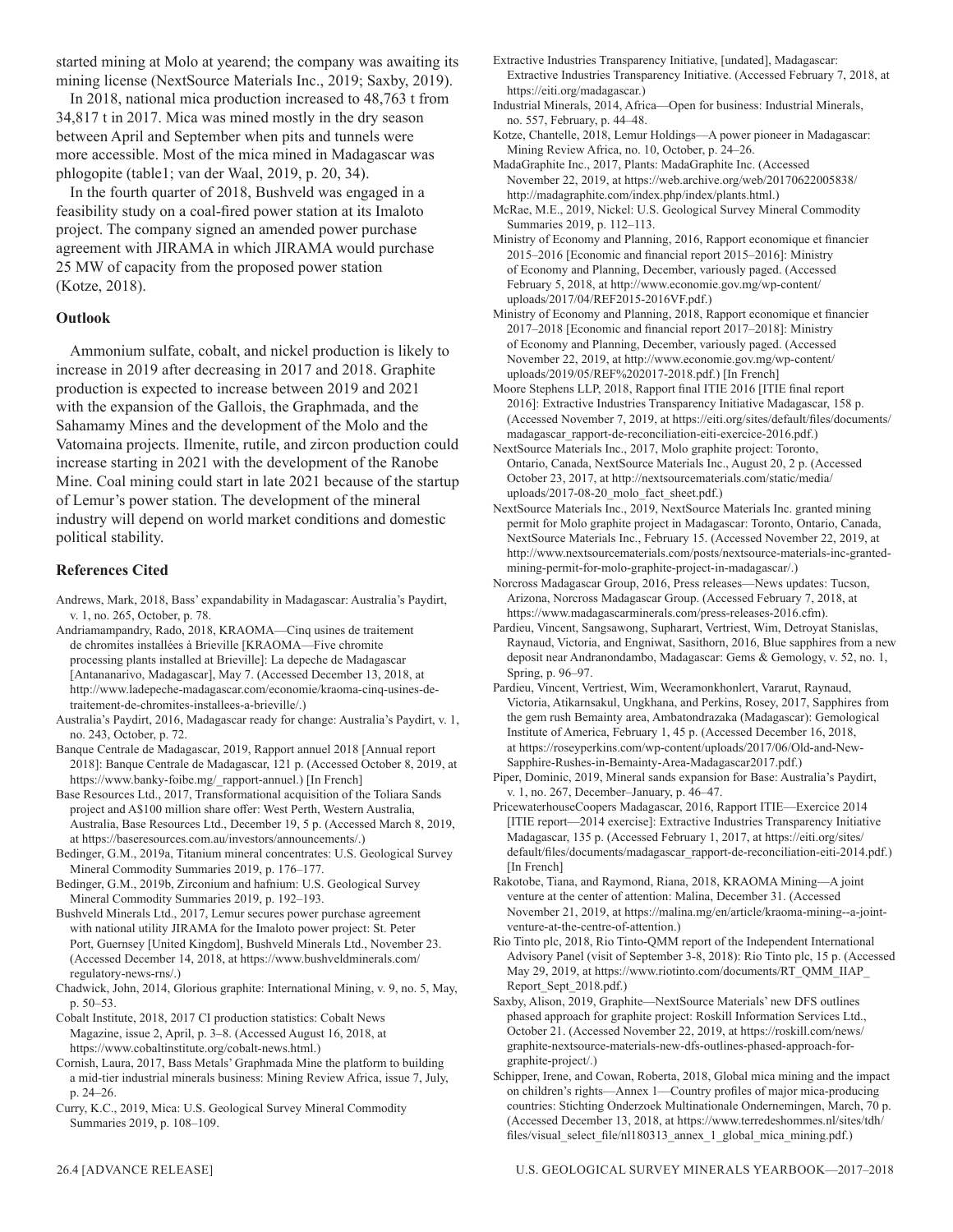Shedd, K.B., 2019, Cobalt: U.S. Geological Survey Mineral Commodity Summaries 2019, p. 50–51.

Sherritt International Corp., 2018, 2017 annual report: Toronto, Ontario, Canada, Sherritt International Corp., 144 p. (Accessed August 9, 2018, at https://s2.q4cdn.com/343762060/files/doc\_financials/2017/WEB-2017- Sherritt-ENGLISH-Annual-Report.pdf.)

Sherritt International Corp., 2019, 2018 financial results: Toronto, Ontario, Canada, Sherritt International Corp., 135 p. (Accessed August 16, 2019, at https://s2.q4cdn.com/343762060/files/doc\_financials/ Annual-Report/2018/2018-Financial-Results-2-20-Final.pdf.)

Stoddard, Ed, 2017, Madagascar's president says no plans to change mining code: Thomson Reuters, June 14. (Accessed February 2, 2018, at https://af.reuters.com/article/topNews/idAFKBN1951NJ-OZATP.)

Stratmin Global Resources Plc, 2016, Joint venture funding initiation and Vatomaina project update: Stratmin Global Resources Plc, October 5. (Accessed February 7, 2018, at https://markets.ft.com/data/announce/ full?dockey=1323-12990542-5L5A033TA6CJF1N38DC55HCK6V.)

Tirupati Graphite PLC, 2018, Madagascar projects: London, United Kingdom, Tirupati Graphite PLC. (Accessed December 16, 2018, at http://www.tirupatigraphite.co.uk/madagascar-projects.)

U.S. Census Bureau, 2018, U.S. imports from Madagascar by 5-digit end-use code—2008–2017: U.S. Census Bureau. (Accessed December 14, 2018, at https://www.census.gov/foreign-trade/statistics/product/enduse/imports/ c7880.html.)

van der Waal, Sanne, 2019, Child labour in Madagascar's mining sector: Stichting Onderzoek Multinationale Ondernemingen, Amsterdam, The Netherlands, November, 66 p. (Accessed November 22, 2019, at https://www.somo.nl/wp-content/uploads/2019/11/tdh-mica\_madagascar\_ rapport.pdf.)

World Titanium Resources Ltd., 2016, Scoping study reported a lower capital option for the Ranobe project: Perth, Western Australia, Australia, World Titanium Resources Ltd., January 20, 3 p. (Accessed February 9, 2018, at https://www.asx.com.au/asxpdf/20160120/pdf/434h711xkvxff0.pdf.)

World Trade Organization, 2015, Trade policy review report by the Secretariat— Madagascar: World Trade Organization, Report No. WT/TPR/S/318, June 9, 118 p. (Accessed December 15, 2016, at https://www.wto.org/english/ tratop\_e/tpr\_e/s318\_e.pdf.)

Xinhuanet, 2017, Madagascar gold export increases in first four months of 2017: Xinhuanet, May 27. (Accessed August 9, 2018, at http://www.xinhuanet.com/ english/2017-05/27/c\_136318569.htm.)

#### TABLE 1

#### MADAGASCAR: PRODUCTION OF MINERAL COMMODITIES<sup>1</sup>

#### (Metric tons, gross weight, unless otherwise specified)

| $\mathrm{Commodity}^2$                               |           | 2014                     | 2015                     | 2016                   | 2017                     | 2018                   |
|------------------------------------------------------|-----------|--------------------------|--------------------------|------------------------|--------------------------|------------------------|
| <b>METALS</b>                                        |           |                          |                          |                        |                          |                        |
| Chromium, mine, chromite                             |           | 123,978 <sup>r</sup>     | $148, 198$ <sup>r</sup>  | $107,735$ <sup>r</sup> | 208,100 <sup>3</sup>     | 109,200 <sup>3</sup>   |
| Cobalt:                                              |           |                          |                          |                        |                          |                        |
| Mine, Co content <sup>e</sup>                        |           | 3,400                    | 4,000                    | 3,800                  | 3,600                    | 3,300                  |
| Refinery, metal powder                               |           | 2,915                    | 3,464                    | 3.273                  | 3,053                    | 2,852                  |
| Gold, mine, Au content                               | kilograms | Ξ.                       | $\overline{\phantom{a}}$ | $586$ <sup>r</sup>     | 2,833                    | $3,000^{3}$            |
| Nickel:                                              |           |                          |                          |                        |                          |                        |
| Mine, nickel cobalt sulfide, Ni content <sup>e</sup> |           | 43,000                   | 55,000                   | 49,000                 | 42,000                   | 39,000                 |
| Refinery, metal, electrolytic                        |           | 37,053                   | 47,271                   | 42,105                 | 35,474                   | 33,183                 |
| Rare earths, monazite concentrate                    |           | $\overline{\phantom{a}}$ | $\overline{a}$           | $\sim$                 | $\overline{\phantom{a}}$ | 2,000 °                |
| Titanium, mineral concentrates:                      |           |                          |                          |                        |                          |                        |
| Ilmenite and leucoxene                               |           | 333,736                  | $166,290$ <sup>r</sup>   | $267,962$ <sup>r</sup> | 403,500 <sup>3</sup>     | 380,500 <sup>3</sup>   |
| Rutile <sup>e</sup>                                  |           | $6.700$ <sup>r</sup>     | $3,300$ <sup>r</sup>     | $5,400$ <sup>r</sup>   | 8,100                    | 7,600                  |
| Zirconium, mineral concentrates, zircon              |           | 27,275                   | 11,879 r                 | 15,582 r               | $27,800^{3}$             | 22,400 3               |
| <b>INDUSTRIAL MINERALS</b>                           |           |                          |                          |                        |                          |                        |
| Beryl, beryl in quartz concentrates <sup>e</sup>     |           | 16 <sup>r</sup>          | 16 <sup>r</sup>          | 16 <sup>r</sup>        | 16                       | 16                     |
| Cement, hydraulic                                    |           | $150,000$ <sup>r</sup>   | $150,000$ <sup>r</sup>   | $150,000$ r, e         | $180,000$ $e$            | $210,000$ <sup>e</sup> |
| Clay:                                                |           |                          |                          |                        |                          |                        |
| Kaolin                                               |           | 221                      | 220 e                    | 220 e                  | 220 e                    | 220 e                  |
| Unspecified                                          |           | 26,797                   | $25,000$ r, e            | 23,996 r               | $24,000$ $^{\circ}$      | $24,000$ $^{\circ}$    |
| Fertilizers, ammonium sulfate                        |           | 97,780                   | 137,325                  | 134,770                | $110,000$ $\degree$      | 94,342                 |
| Gemstones: <sup>4</sup>                              |           |                          |                          |                        |                          |                        |
| Agate, ornamental <sup>e</sup>                       |           | 800                      | 670                      | 670                    | 670                      | 670                    |
| Amazonite, ornamental <sup>e</sup>                   |           | 420                      | 350                      | 350                    | 520                      | 390                    |
| Amethyst <sup>e, 5</sup>                             | kilograms | $130,000$ <sup>r</sup>   | 180,000 r                | 180,000 r              | 180,000                  | 180,000                |
| Calcite, ornamental                                  |           | 150                      | 130 <sup>e</sup>         | 130 <sup>e</sup>       | $130 e^{-}$              | 130 <sup>e</sup>       |
| Cordierite <sup>e</sup>                              | kilograms | 1,100                    | 900                      | 900                    | 900                      | 900                    |
| Emerald                                              | do.       | 15                       | 15 <sup>e</sup>          | 15 <sup>e</sup>        | 15 <sup>e</sup>          | 15 <sup>e</sup>        |
| Garnet <sup>e</sup>                                  | do.       | 1,600                    | 1,300                    | 1,300                  | 1,300                    | 1,300                  |
| Labradorite, ornamental                              |           | $9,300$ r, e             | $6,832$ <sup>r</sup>     | $11,059$ <sup>r</sup>  | $11,000$ $e$             | $11,000$ $\degree$     |
| Ruby                                                 | kilograms | 73                       | 120 <sup>e</sup>         | 180 <sup>e</sup>       | 180 <sup>e</sup>         | 180 <sup>e</sup>       |
| Sapphire                                             | do.       | 4,534                    | 5,000 °                  | 6,500 °                | 6,000 °                  | 6,000 °                |
| Tourmaline <sup>e, 5</sup>                           | do.       | 430,000                  | 350,000                  | 350,000                | 350,000                  | 350,000                |

See footnotes at end of table.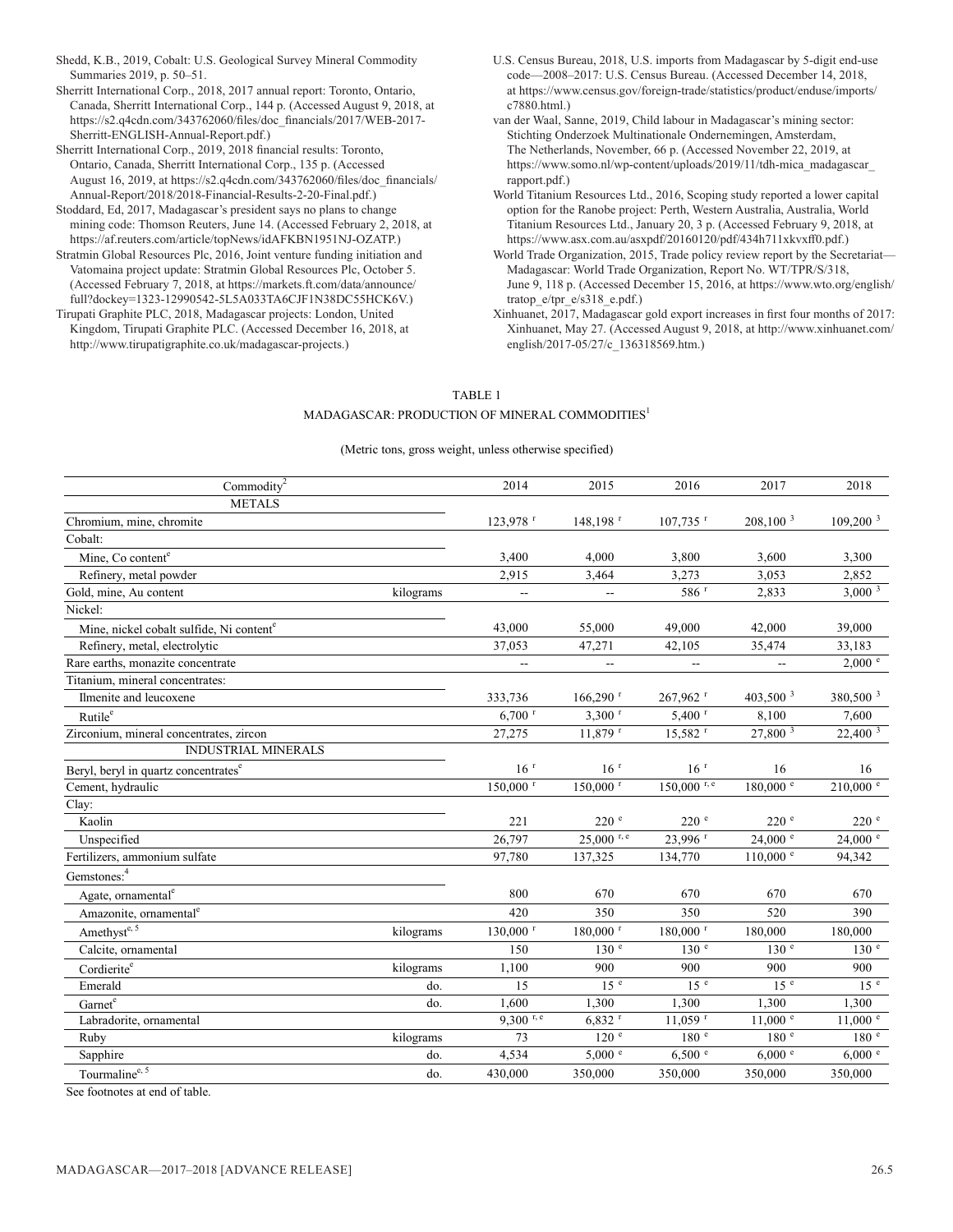#### TABLE 1—Continued  $\mathbf{MADAGASCAR:}$ PRODUCTION OF  $\mathbf{MINERAL}\ \mathbf{COMMODITIES}^{1}$

#### (Metric tons, gross weight, unless otherwise specified)

| Commodity $2$                                                    |                            | 2014                  | 2015                  | 2016                   | 2017                  | 2018                 |
|------------------------------------------------------------------|----------------------------|-----------------------|-----------------------|------------------------|-----------------------|----------------------|
| INDUSTRIAL MINERALS-Continued                                    |                            |                       |                       |                        |                       |                      |
|                                                                  |                            |                       |                       |                        |                       |                      |
| Graphite, crystalline flake, all grades <sup>3</sup>             |                            | 5,316                 | 8,006                 | $9,200$ <sup>r</sup>   | 13,300                | 47,900               |
| Gypsum <sup>e</sup>                                              |                            | 130                   | 130                   | <sup>r</sup>           | --                    | $- -$                |
| Mica, phlogopite <sup>3</sup>                                    |                            | $12,232$ <sup>t</sup> | $16,710$ <sup>r</sup> | $22,311$ <sup>6</sup>  | $34,817$ <sup>6</sup> | 48,763 6             |
| Quartz, crystal, industrial <sup>3</sup>                         |                            | 243                   | 631                   | 108 <sup>6</sup>       | 51 <sup>6</sup>       | 26 <sup>6</sup>      |
| Salt, sea salt                                                   |                            | $100,000$ r, e        | $120,000$ $\degree$   | $107,295$ <sup>r</sup> | $110,000$ $\degree$   | $110,000$ $^{\circ}$ |
| Stone, sand, and gravel, construction:                           |                            |                       |                       |                        |                       |                      |
| Stone:                                                           |                            |                       |                       |                        |                       |                      |
| Crushed, limestone                                               |                            | 164,218               | $165,000$ r, e        | $166,001$ <sup>r</sup> | $170,000$ $^{\circ}$  | $170,000$ $^{\circ}$ |
| Dimension:                                                       |                            |                       |                       |                        |                       |                      |
| Dolomite                                                         |                            | 4,153                 | 4.200 $^{\circ}$      | 4,200 $^{\circ}$       | 4,200 $^{\circ}$      | 4,200 $^{\circ}$     |
| Granite <sup>3, <math>6</math></sup>                             |                            | $3,873$ <sup>t</sup>  | $1,338$ <sup>r</sup>  | $2,034$ <sup>r</sup>   | 1,631                 | 2,103                |
| Other, size and shape unspecified, pozzolan, pozzolanic material |                            | 42,129                | 40,000 r, e           | $36,846$ <sup>r</sup>  | 37,000 $^{\circ}$     | 37,000 $^{\circ}$    |
| MINERAL FUELS AND RELATED MATERIALS                              |                            |                       |                       |                        |                       |                      |
| Petroleum, crude                                                 | thousand 42-gallon barrels | 116                   | 95                    | $70^{r, e}$            | --                    | 20 <sup>°</sup>      |

<sup>e</sup>Estimated. <sup>r</sup>Revised. do. Ditto. -- Zero.

<sup>1</sup>Table includes data available through November 18, 2019. All data are reported unless otherwise noted. Estimated data are rounded to no more than three significant digits.

<sup>2</sup>In addition to the commodities listed, crude construction materials (other clays and sand and gravel), gemstones in addition to those listed (aquamarine and other varieties of beryl, citrine, and other varities of quartz), ornamental stones in addition to those listed (apatite, jasper, and rhodonite), industrial abrasives, and calcite may have been produced, but available information was inadequate to make reliable estimates of output.

<sup>3</sup>Reported exports.

<sup>4</sup>Does not include smuggled artisanal production.

<sup>5</sup>Includes both gem and ornamental quality.

6 Department for Economic and Social Affairs, United Nations Statistics Division, United Nations Comtrade database.

 $7$ Cement producers only.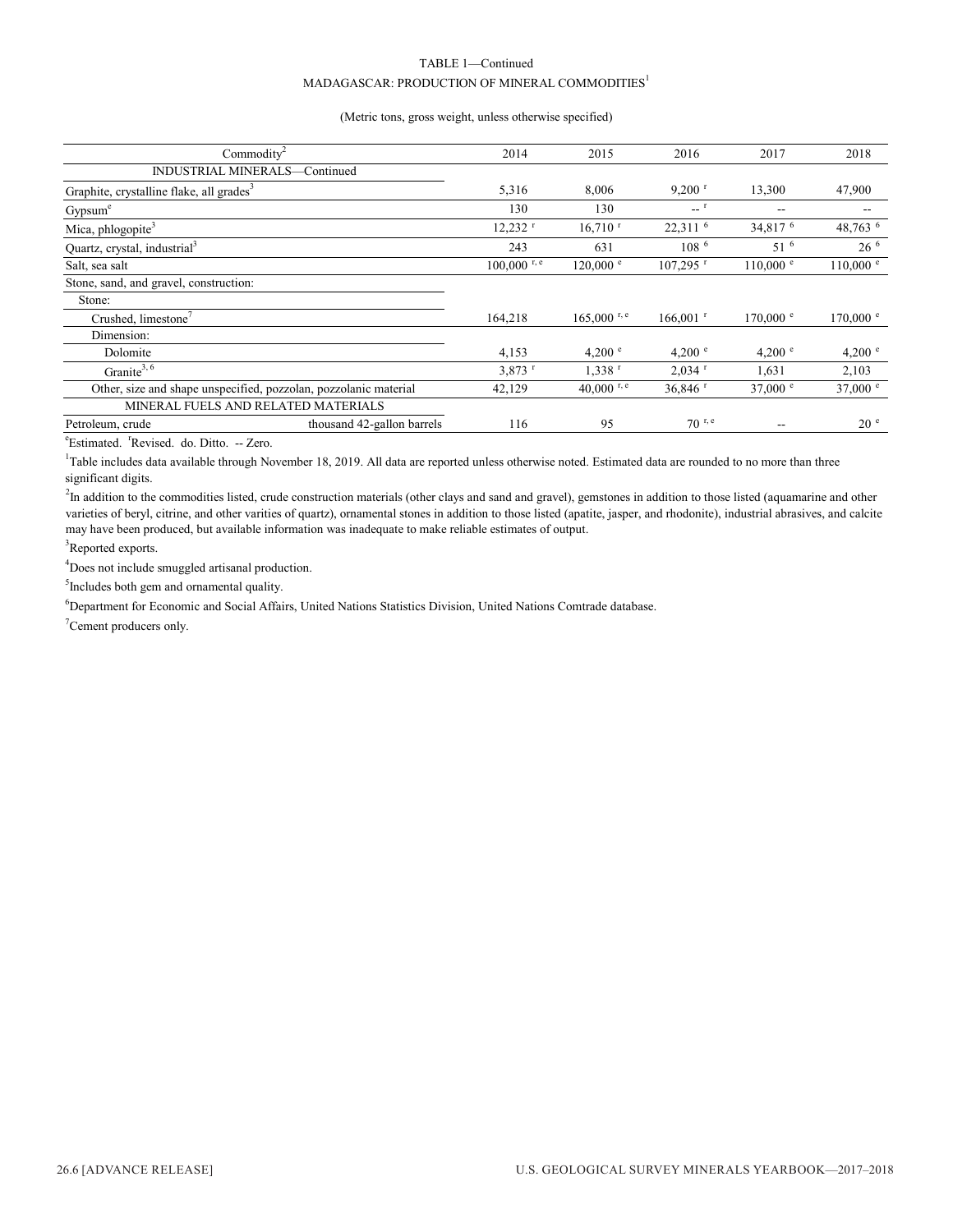#### TABLE 2 MADAGASCAR: STRUCTURE OF THE MINERAL INDUSTRY IN 2018

#### (Metric tons unless otherwise specified)

| Commodity        |                      | Major operating companies and major equity owners                                                                     | Location of main facilities                                                                     | Annual capacity                |
|------------------|----------------------|-----------------------------------------------------------------------------------------------------------------------|-------------------------------------------------------------------------------------------------|--------------------------------|
| Cement           |                      | Madagascar Long Cimenterie (Maloci)                                                                                   | Plant at Ambohimanambola                                                                        | 360,000.                       |
| Do.              |                      | LaFargeHolcim (Madagascar) S.A. (LaFargeHolcim<br>Ltd., 90%)                                                          | Plant at Ibity                                                                                  | 200,000.                       |
| Chromium         |                      | KRAOMA Mining S.A. [Ferrum Mining LLC, 80%,<br>and Kraomita Malagasy S.A. (KRAOMA), 20%]                              | Mine at Bemanevika and three other<br>mines <sup>1</sup>                                        | $300,000$ . $\degree$          |
| Clay             |                      | LaFargeHolcim (Madagascar) S.A.                                                                                       | Mine in Manjakandriana Region                                                                   | $30,000$ . $^{\circ}$          |
| Cobalt:          |                      |                                                                                                                       |                                                                                                 |                                |
| Mine             |                      | Ambatovy Minerals S.A. (Sumitomo Corp., 47.7%;<br>Korea Resources Corp., 40.3%; Sherritt<br>International Corp., 12%) | Mine at Ambatovy                                                                                | $6,600.^{\circ}$               |
| Refined          |                      | do.                                                                                                                   | Refinery near Toamasina                                                                         | 5,600.                         |
| Gemstones:       |                      |                                                                                                                       |                                                                                                 |                                |
| Amazonite        |                      | Norcross Madagascar Group (NMG)                                                                                       | Mine in Amboasitra region                                                                       | 580 <sup>e</sup>               |
| Amethyst         |                      | do.                                                                                                                   | Mines at Ambatondrazaka                                                                         | 200 <sup>e</sup>               |
| Aquamarine       |                      | Artisanal and small-scale miners                                                                                      | Mine at Tsaramanga                                                                              | NA.                            |
| Emerald          | kilograms            | do.                                                                                                                   | Mines at Mananjary                                                                              | 150 <sup>e</sup>               |
| Garnet           |                      | do.                                                                                                                   | Mines at Behara                                                                                 | NA.                            |
| Labradorite      |                      | Norcross Madagascar Group (NMG)                                                                                       | Quarries at Maniry                                                                              | $3,600$ .                      |
| Do.              |                      | Red Graniti Madagascar SARL                                                                                           | Quarry in Atsimo-Andrefana Region                                                               | $3,600$ .                      |
| Do.              |                      | Marbres et Granits de Madagascar SARL<br>(MAGRAMA) and EUROMAD S.A.                                                   | Quarries at Ianapera and Maniry                                                                 | 3,000. <sup>e</sup>            |
| Do.              |                      | <b>SONY</b> International                                                                                             | do.                                                                                             | $2,000$ . <sup>e</sup>         |
| Do.              |                      | Societe Labrador Madagascar                                                                                           | Quarry in Atsimo-Andrefana Region                                                               | 600 <sup>e</sup>               |
| Do.              |                      | Sun Minerals Madagascar SARL [Norcross<br>Madagascar Group (NMG) and SRE (India)]                                     | Quarry near Maniry                                                                              | NA.                            |
| Quartz           |                      | Norcross Madagascar Group (NMG)                                                                                       | Mines at Ramaratina                                                                             | NA.                            |
| Do.              |                      | Artisanal and small-scale miners                                                                                      | Mine at Tsaramanga                                                                              | NA.                            |
| Ruby             | kilograms            | do.                                                                                                                   | Mines at Ambodivoangy and Andilamena                                                            | 200 <sup>e</sup>               |
| Sapphire         | do.                  | do.                                                                                                                   | Mines at Ambatondrazaka, Andranondambo,<br>Andrebabe, Ilakaka, Manombe,<br>Marosely, and Sakara | $9,000$ . <sup>e</sup>         |
| Tourmaline       |                      | do.                                                                                                                   | Mines at Alatsinainuy Ibity                                                                     | NA.                            |
| Gold             | kilograms            | do.                                                                                                                   | Various locations                                                                               | $3,000$ .                      |
| Graphite         |                      | Etablissements Gallois S.A.                                                                                           | Gallois Mine near Tamatave                                                                      | 150,000.                       |
| Do.              |                      | Power Stand Development (H.K.) Ltd.                                                                                   | Mine in Atsinanana Region                                                                       | 10,000.                        |
| Do.              |                      | Bass Metals Ltd.                                                                                                      | Graphmada Mine                                                                                  | 6,000.                         |
| Do.              |                      | Tirupati Graphite PLC                                                                                                 | Sahamamy-Sahasoa Mine                                                                           | 3,000.                         |
| Gypsum           |                      | Compagnie Salinere de Madagascar                                                                                      | Antsahampano <sup>1</sup>                                                                       | 500.                           |
| Mica             |                      | Artisanal and small-scale miners                                                                                      | Mines at Ranopiso in Anosy Region                                                               | $11,000.^{\circ}$              |
| Do.              |                      | do.                                                                                                                   | Mines at Ambatoabo in Anosy Region                                                              | $8,800.^{\circ}$               |
| Do.              |                      | do.                                                                                                                   | Mines at Tranomaro in Anosy Region                                                              | 4,400 <sup>e</sup>             |
| Do.              |                      | Groupe AKESSON Mineragrex S.A.                                                                                        | 5 mines in southeastern Madagascar                                                              | $2,200$ . $^{\circ}$           |
| Do.              |                      | Societe des Mines d'Ampandranhava                                                                                     | Mine at Tolagnaro                                                                               | $2,200$ .                      |
| Do.              |                      | Amboasary Mining Co.                                                                                                  | Mine in Amboasary District                                                                      | NA.                            |
| Nickel:          |                      |                                                                                                                       |                                                                                                 |                                |
| Mine             |                      | Ambatovy Minerals S.A.                                                                                                | Mine at Ambatovy                                                                                | $71,000$ .                     |
| Refined          |                      | do.                                                                                                                   | Refinery near Toamasina                                                                         | 60,000.                        |
| Nitrogen         |                      | do.                                                                                                                   | do.                                                                                             | $210,000$ ammonium<br>sulfate. |
| Petroleum, crude | thousand             | Madagascar Oil Ltd.                                                                                                   | Tsimiroro                                                                                       | 180.                           |
|                  | 42-gallon<br>barrels |                                                                                                                       |                                                                                                 |                                |

See footnotes at end of table.